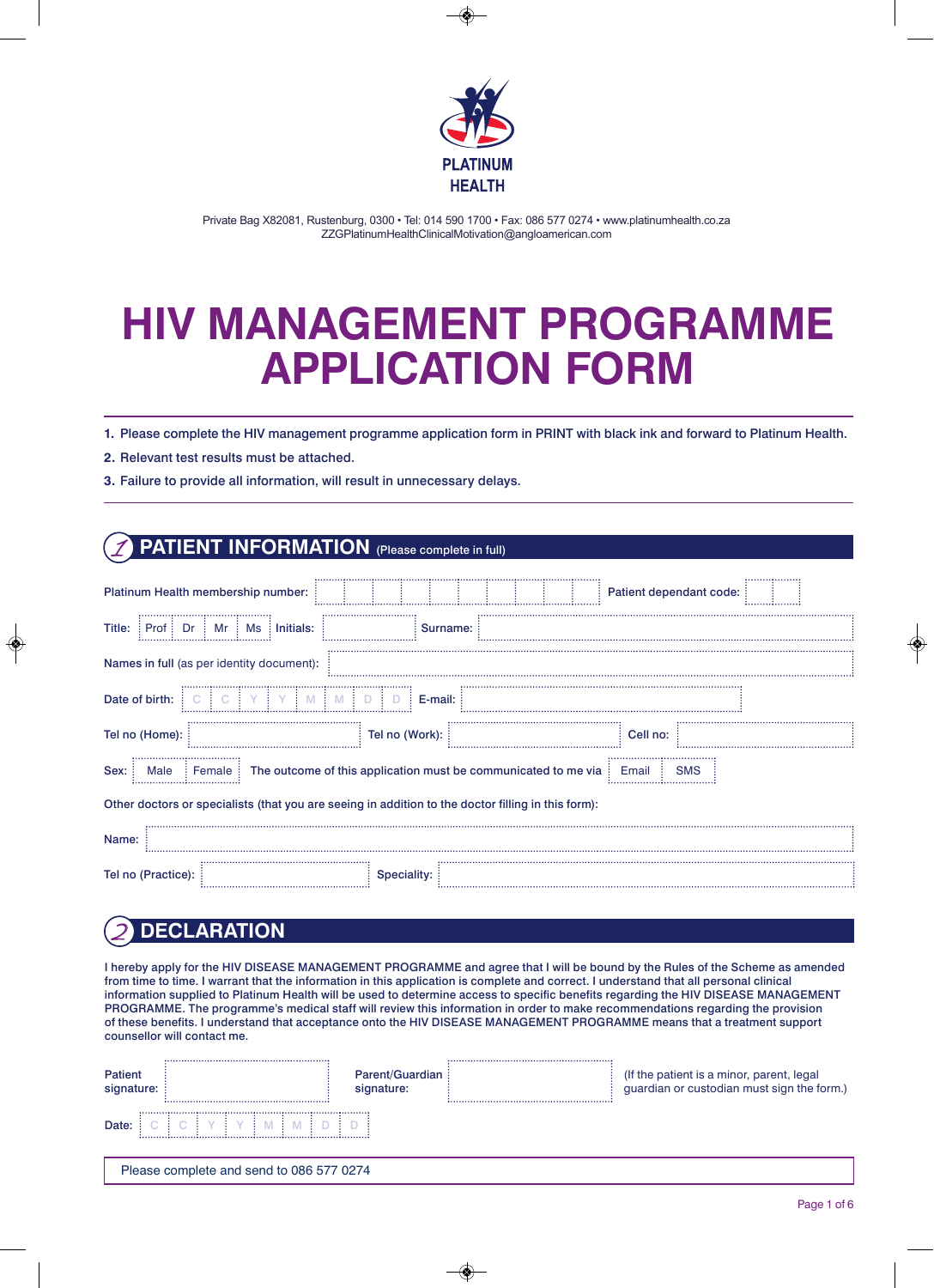#### **DOCTOR WHO WILL PROVIDE ONGOING CARE** (to be completed by the doctor)

| Name:                |             |                             |  |
|----------------------|-------------|-----------------------------|--|
| Date:                | Speciality: |                             |  |
| Tel no (Home):       | Fax no:     | E-mail:                     |  |
| ying degree:<br>Qual |             | <b>BHF Practice number:</b> |  |
| HPCSA/MP number:     |             |                             |  |

#### **CLINICAL HISTORY** (current diagnosis and medication recorded under section 6)

| When was HIV infection first diagnosed? (Please attach report): [C                                  |    |  |
|-----------------------------------------------------------------------------------------------------|----|--|
| Is the patient currently being treated for tuberculosis?<br>No<br>                                  |    |  |
| If YES, please specify the treatment start date:                                                    |    |  |
| Has the patient previously been exposed to antiretrovirals? : Yes (MTCT prophylaxis)<br>Yes (other) | N0 |  |

If YES, please provide details below:

#### **PREVIOUS ANTIRETROVIRAL EXPOSURE NOTE: IF THE APPLICATION IS FOR A BABY, PLEASE LIST THE MOTHER'S PREVIOUS ART HISTORY.**

| <b>DRUGS</b>                                                                                                                          | <b>DATE TREATMENT</b><br><b>STARTED</b> | <b>DATE TREATMENT</b><br><b>ENDED</b>     | <b>TREATMENT DURATION</b><br>(MONTHS) | <b>REASON FOR</b><br><b>DISCONTINUATION</b> |
|---------------------------------------------------------------------------------------------------------------------------------------|-----------------------------------------|-------------------------------------------|---------------------------------------|---------------------------------------------|
|                                                                                                                                       |                                         |                                           |                                       |                                             |
|                                                                                                                                       |                                         |                                           |                                       |                                             |
|                                                                                                                                       |                                         |                                           |                                       |                                             |
|                                                                                                                                       |                                         |                                           |                                       |                                             |
| Current combination the patient is taking:                                                                                            |                                         |                                           |                                       |                                             |
| Please list all other medication the patient is taking, including prophylaxis:                                                        |                                         |                                           |                                       |                                             |
| Is the patient allergic to any medication? $\frac{1}{2}$ Yes $\frac{1}{2}$ No $\frac{1}{2}$                                           |                                         | Is the patient allergic to sulphonamides? | Yes<br>NO.                            |                                             |
| Does the patient have any other allergies?   Yes   No                                                                                 |                                         | If YES, please specify:                   |                                       |                                             |
| Is there a history of depression or psychiatric illness?   Yes   No                                                                   |                                         |                                           |                                       |                                             |
| If YES, please specify treatment:                                                                                                     |                                         |                                           |                                       |                                             |
| Is there a history of heavy alcohol intake? (More than four drinks per day for a long period of time) $\frac{1}{2}$ Yes $\frac{1}{2}$ |                                         |                                           | <b>No</b>                             |                                             |
| Is there a history of recreational drug use? (Cannabis, Cocaine, Ecstasy, LSD etc.)   Yes   No                                        |                                         |                                           |                                       |                                             |
| Platinum Health membership number:                                                                                                    |                                         |                                           |                                       |                                             |
| Patient name and surname:                                                                                                             |                                         |                                           |                                       |                                             |
|                                                                                                                                       |                                         |                                           |                                       |                                             |

Please complete and send to 086 577 0274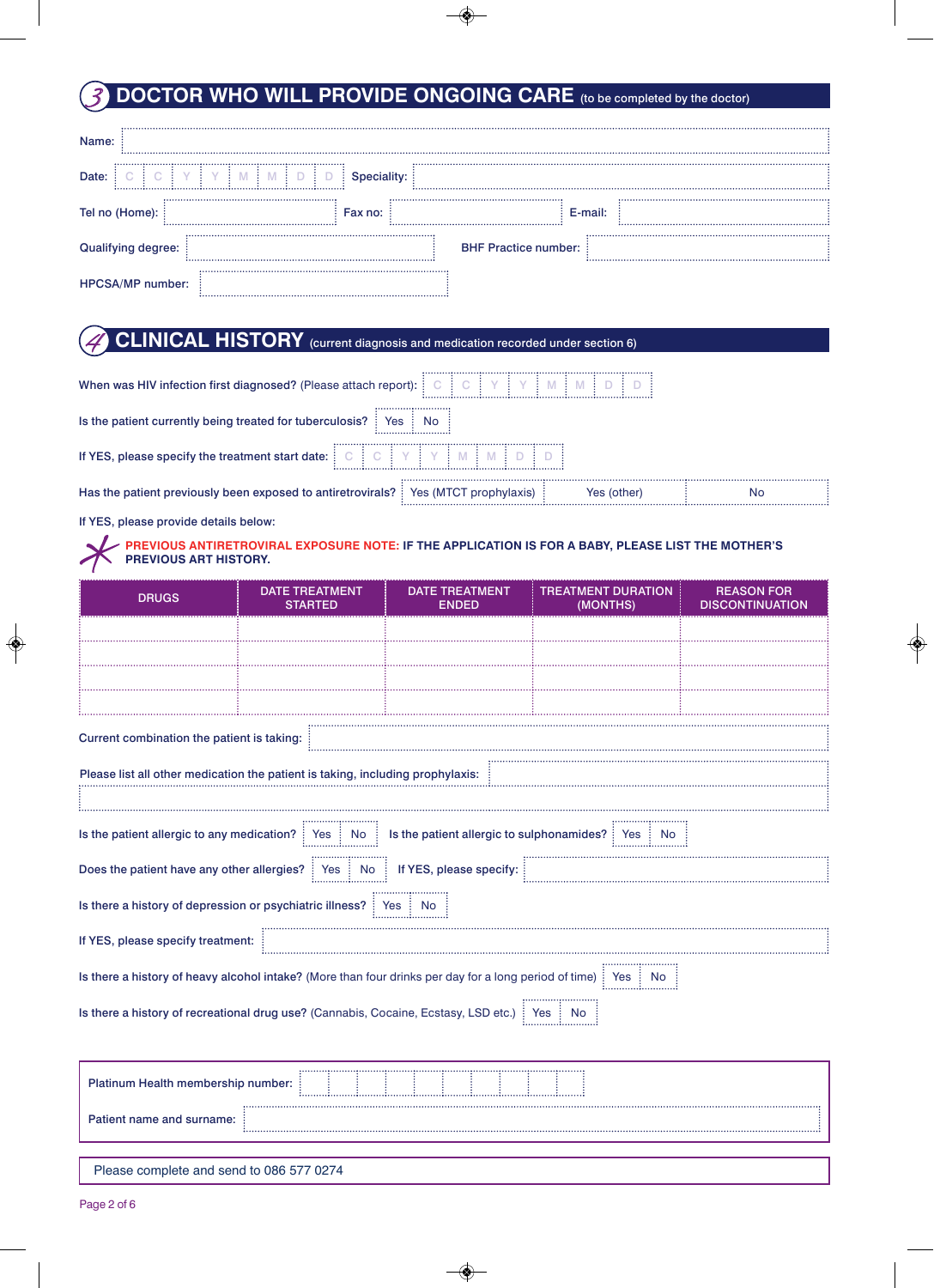# **CLINICAL EXAMINATION** (to be completed by the doctor)

| Expected mode of delivery: $\boxed{\text{NVD} \cdot \text{C/S}}$ Expected date of C/S: $\boxed{\text{C}}$ $\boxed{\text{C}}$ $\boxed{\text{C}}$ $\boxed{\text{V}}$ $\boxed{\text{N}}$ $\boxed{\text{M}}$ $\boxed{\text{D}}$ $\boxed{\text{D}}$<br><b>Example 1</b> Patient height in metres:<br><b>WHO CLINICAL STAGING:</b><br><b>Adult / Adolescent</b><br>Generalised lymphadenopathy<br>Recurrent upper respiratory tract<br>Weight loss, <10% of body weight<br>Shingles within the last five years<br>$\frac{1}{2}$ infections<br>$\dddot{\hspace{0.1cm}}$ : Weight loss (=<br>kg), >10% of<br>Oral candidiasis<br>body weight<br>Severe bacterial infections (i.e.<br>Cral hairy leukoplakia<br>Pulmonary tuberculosis<br>pneumonia)<br>HIV wasting syndrome<br>AIDS defining opportunistic infection. Please specify:<br>Generalised lymphadenopathy<br>Unexplained chronic diarrhoea<br><b>Persistent Fever</b><br>Recurrent severe bacterial infections<br>Weight loss or failure to thrive<br>Severe persistent or recurrent candidiasis outside the neonatal period<br>Progressive encephalopathy<br>Recurrent septicaemia or meningitis<br>Severe failure to thrive<br>Malignancy<br>AIDS defining opportunistic infection. Please specify:<br>If YES, please specify:<br>If YES, please specify:<br>Platinum Health membership number: | <b>Female patients</b><br>Is the patient pregnant?   Yes   No   If YES, expected date of delivery: $\begin{bmatrix} C & C & C \\ C & C & V \end{bmatrix} Y$   $N$   $M$   $D$ |  |  |  |  |
|------------------------------------------------------------------------------------------------------------------------------------------------------------------------------------------------------------------------------------------------------------------------------------------------------------------------------------------------------------------------------------------------------------------------------------------------------------------------------------------------------------------------------------------------------------------------------------------------------------------------------------------------------------------------------------------------------------------------------------------------------------------------------------------------------------------------------------------------------------------------------------------------------------------------------------------------------------------------------------------------------------------------------------------------------------------------------------------------------------------------------------------------------------------------------------------------------------------------------------------------------------------------------------------------------------------------------------------------------|-------------------------------------------------------------------------------------------------------------------------------------------------------------------------------|--|--|--|--|
|                                                                                                                                                                                                                                                                                                                                                                                                                                                                                                                                                                                                                                                                                                                                                                                                                                                                                                                                                                                                                                                                                                                                                                                                                                                                                                                                                      |                                                                                                                                                                               |  |  |  |  |
|                                                                                                                                                                                                                                                                                                                                                                                                                                                                                                                                                                                                                                                                                                                                                                                                                                                                                                                                                                                                                                                                                                                                                                                                                                                                                                                                                      | Please specify in Section 6 whether I/V or oral medicines are preferred during labour.                                                                                        |  |  |  |  |
|                                                                                                                                                                                                                                                                                                                                                                                                                                                                                                                                                                                                                                                                                                                                                                                                                                                                                                                                                                                                                                                                                                                                                                                                                                                                                                                                                      | Patient weight in kilogram:                                                                                                                                                   |  |  |  |  |
|                                                                                                                                                                                                                                                                                                                                                                                                                                                                                                                                                                                                                                                                                                                                                                                                                                                                                                                                                                                                                                                                                                                                                                                                                                                                                                                                                      |                                                                                                                                                                               |  |  |  |  |
|                                                                                                                                                                                                                                                                                                                                                                                                                                                                                                                                                                                                                                                                                                                                                                                                                                                                                                                                                                                                                                                                                                                                                                                                                                                                                                                                                      | Clinical stage 1: (Please tick)                                                                                                                                               |  |  |  |  |
|                                                                                                                                                                                                                                                                                                                                                                                                                                                                                                                                                                                                                                                                                                                                                                                                                                                                                                                                                                                                                                                                                                                                                                                                                                                                                                                                                      |                                                                                                                                                                               |  |  |  |  |
|                                                                                                                                                                                                                                                                                                                                                                                                                                                                                                                                                                                                                                                                                                                                                                                                                                                                                                                                                                                                                                                                                                                                                                                                                                                                                                                                                      | Clinical stage 2: (Please tick)                                                                                                                                               |  |  |  |  |
|                                                                                                                                                                                                                                                                                                                                                                                                                                                                                                                                                                                                                                                                                                                                                                                                                                                                                                                                                                                                                                                                                                                                                                                                                                                                                                                                                      |                                                                                                                                                                               |  |  |  |  |
|                                                                                                                                                                                                                                                                                                                                                                                                                                                                                                                                                                                                                                                                                                                                                                                                                                                                                                                                                                                                                                                                                                                                                                                                                                                                                                                                                      | Clinical stage 3: (Please tick)                                                                                                                                               |  |  |  |  |
|                                                                                                                                                                                                                                                                                                                                                                                                                                                                                                                                                                                                                                                                                                                                                                                                                                                                                                                                                                                                                                                                                                                                                                                                                                                                                                                                                      |                                                                                                                                                                               |  |  |  |  |
|                                                                                                                                                                                                                                                                                                                                                                                                                                                                                                                                                                                                                                                                                                                                                                                                                                                                                                                                                                                                                                                                                                                                                                                                                                                                                                                                                      |                                                                                                                                                                               |  |  |  |  |
|                                                                                                                                                                                                                                                                                                                                                                                                                                                                                                                                                                                                                                                                                                                                                                                                                                                                                                                                                                                                                                                                                                                                                                                                                                                                                                                                                      | Clinical stage 4: (Please tick)                                                                                                                                               |  |  |  |  |
|                                                                                                                                                                                                                                                                                                                                                                                                                                                                                                                                                                                                                                                                                                                                                                                                                                                                                                                                                                                                                                                                                                                                                                                                                                                                                                                                                      |                                                                                                                                                                               |  |  |  |  |
|                                                                                                                                                                                                                                                                                                                                                                                                                                                                                                                                                                                                                                                                                                                                                                                                                                                                                                                                                                                                                                                                                                                                                                                                                                                                                                                                                      |                                                                                                                                                                               |  |  |  |  |
|                                                                                                                                                                                                                                                                                                                                                                                                                                                                                                                                                                                                                                                                                                                                                                                                                                                                                                                                                                                                                                                                                                                                                                                                                                                                                                                                                      | Paediatric                                                                                                                                                                    |  |  |  |  |
|                                                                                                                                                                                                                                                                                                                                                                                                                                                                                                                                                                                                                                                                                                                                                                                                                                                                                                                                                                                                                                                                                                                                                                                                                                                                                                                                                      | Clinical stage 1: (Please tick)                                                                                                                                               |  |  |  |  |
|                                                                                                                                                                                                                                                                                                                                                                                                                                                                                                                                                                                                                                                                                                                                                                                                                                                                                                                                                                                                                                                                                                                                                                                                                                                                                                                                                      |                                                                                                                                                                               |  |  |  |  |
|                                                                                                                                                                                                                                                                                                                                                                                                                                                                                                                                                                                                                                                                                                                                                                                                                                                                                                                                                                                                                                                                                                                                                                                                                                                                                                                                                      | Clinical stage 2: (Please tick)                                                                                                                                               |  |  |  |  |
|                                                                                                                                                                                                                                                                                                                                                                                                                                                                                                                                                                                                                                                                                                                                                                                                                                                                                                                                                                                                                                                                                                                                                                                                                                                                                                                                                      |                                                                                                                                                                               |  |  |  |  |
|                                                                                                                                                                                                                                                                                                                                                                                                                                                                                                                                                                                                                                                                                                                                                                                                                                                                                                                                                                                                                                                                                                                                                                                                                                                                                                                                                      |                                                                                                                                                                               |  |  |  |  |
|                                                                                                                                                                                                                                                                                                                                                                                                                                                                                                                                                                                                                                                                                                                                                                                                                                                                                                                                                                                                                                                                                                                                                                                                                                                                                                                                                      | Clinical stage 3: (Please tick)                                                                                                                                               |  |  |  |  |
|                                                                                                                                                                                                                                                                                                                                                                                                                                                                                                                                                                                                                                                                                                                                                                                                                                                                                                                                                                                                                                                                                                                                                                                                                                                                                                                                                      |                                                                                                                                                                               |  |  |  |  |
|                                                                                                                                                                                                                                                                                                                                                                                                                                                                                                                                                                                                                                                                                                                                                                                                                                                                                                                                                                                                                                                                                                                                                                                                                                                                                                                                                      |                                                                                                                                                                               |  |  |  |  |
|                                                                                                                                                                                                                                                                                                                                                                                                                                                                                                                                                                                                                                                                                                                                                                                                                                                                                                                                                                                                                                                                                                                                                                                                                                                                                                                                                      |                                                                                                                                                                               |  |  |  |  |
|                                                                                                                                                                                                                                                                                                                                                                                                                                                                                                                                                                                                                                                                                                                                                                                                                                                                                                                                                                                                                                                                                                                                                                                                                                                                                                                                                      | Is there any degree of peripheral neuropathy?                                                                                                                                 |  |  |  |  |
|                                                                                                                                                                                                                                                                                                                                                                                                                                                                                                                                                                                                                                                                                                                                                                                                                                                                                                                                                                                                                                                                                                                                                                                                                                                                                                                                                      | Is there any other significant clinical finding?                                                                                                                              |  |  |  |  |
|                                                                                                                                                                                                                                                                                                                                                                                                                                                                                                                                                                                                                                                                                                                                                                                                                                                                                                                                                                                                                                                                                                                                                                                                                                                                                                                                                      |                                                                                                                                                                               |  |  |  |  |
| Patient name and surname:                                                                                                                                                                                                                                                                                                                                                                                                                                                                                                                                                                                                                                                                                                                                                                                                                                                                                                                                                                                                                                                                                                                                                                                                                                                                                                                            |                                                                                                                                                                               |  |  |  |  |

Please complete and send to 086 577 0274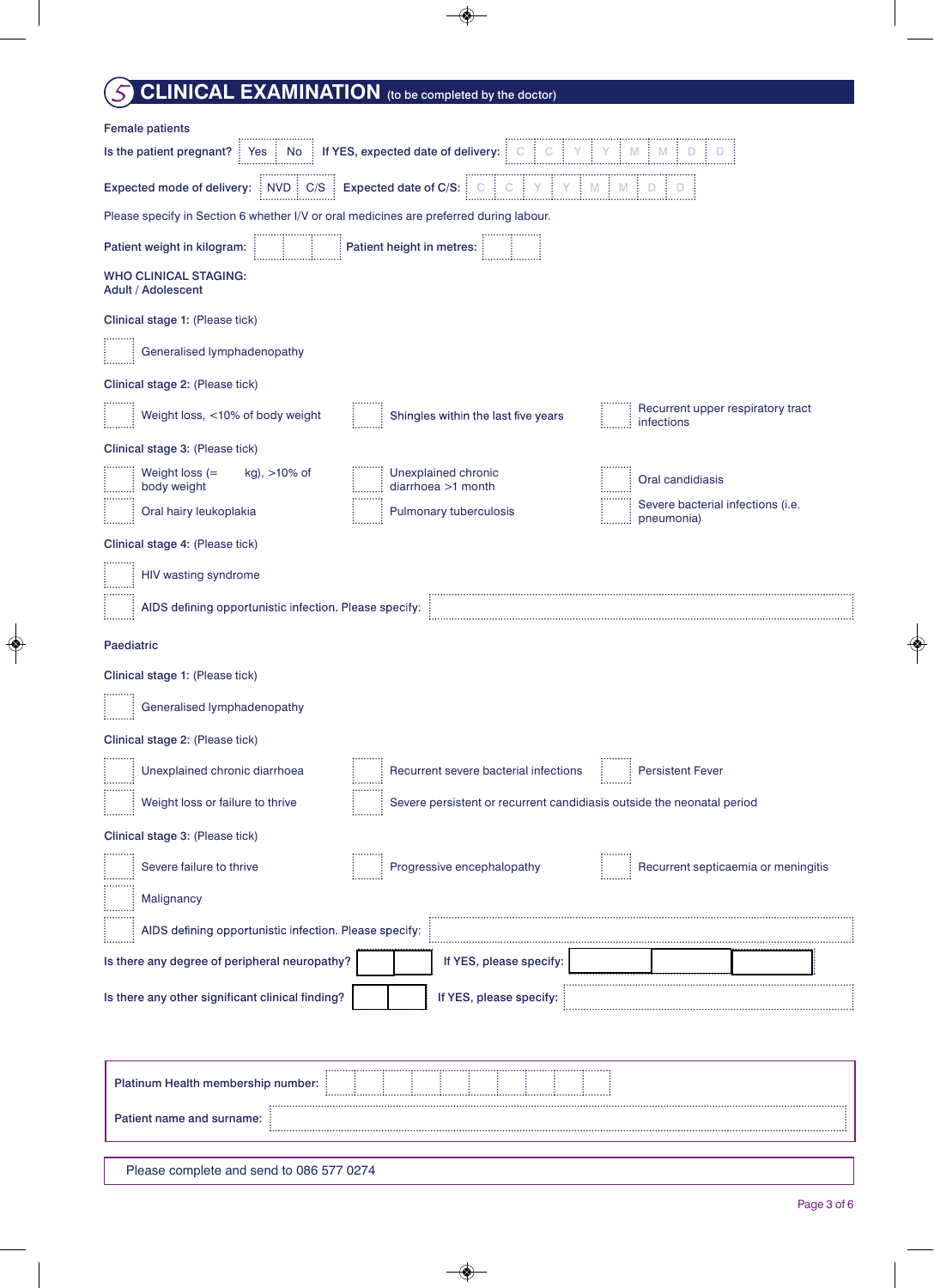### SPECIAL INVESTIGATIONS RESULTS (provide copies of all reports and as many as possible)

| <br>DATE THAT TEST WAS PERFORMED | VIRAL LOAD (copies / ml) |
|----------------------------------|--------------------------|
|                                  |                          |
|                                  |                          |
|                                  |                          |

| ADDITIONAL INVESTIGATIONS  | <b>WERE TESTS</b><br>PERFORMED? |           | IF YES, PLEASE<br><b>SPECIFY THE RESULTS</b> | <b>DATE TESTS WERE</b><br><b>PERFORMED</b> |
|----------------------------|---------------------------------|-----------|----------------------------------------------|--------------------------------------------|
|                            | YES                             | <b>NO</b> |                                              |                                            |
| U & E                      | 7ES                             | <b>NO</b> |                                              |                                            |
| : ALT                      | 7ES                             | ΝO        |                                              |                                            |
| <b>Cholesterol (Total)</b> | YES                             | <b>NO</b> |                                              |                                            |
| Tuberculin skin test (TST) | ⁄ES                             | NC        |                                              |                                            |

# 7 **MEDICATION**

**NOTE TO MEMBER AND DOCTOR: PLEASE NOTE THAT GENERIC EQUIVALENTS WILL BE DISPENSED AS PER FORMULARY.**

| <br><b>ANTIRETROVIRAL</b> '<br><b>THFRAPY</b> | <b>STRENGTH</b><br>(e.g. 10mg) | <b>DIRECTIONS</b><br>$(e.q. 1$ tds) | <b>PERIOD IN USE</b><br>(MONTHS) | <b>PERIOD REQUIRED'</b><br>(MONTHS) |
|-----------------------------------------------|--------------------------------|-------------------------------------|----------------------------------|-------------------------------------|
|                                               |                                |                                     |                                  |                                     |
|                                               |                                |                                     |                                  |                                     |
|                                               |                                |                                     |                                  |                                     |

#### Other Medication Required (associated with the management of HIV)

| <b>DESCRIPTION</b><br><b>OF DIAGNOSIS</b> | <b>DATE OF FIRST</b><br><b>DIAGNOSIS</b> | <b>MEDICATION NAME,</b><br><b>STRENGTH AND</b><br><b>DOSAGE</b> | <b>HOW LONG HAS THE</b><br><b>PATIENT USED THIS</b><br><b>MEDICATION?</b> |               | <b>MAY A GENERIC BE</b><br>USED? |    |
|-------------------------------------------|------------------------------------------|-----------------------------------------------------------------|---------------------------------------------------------------------------|---------------|----------------------------------|----|
|                                           |                                          |                                                                 | <b>YEARS</b>                                                              | <b>MONTHS</b> | <b>YFS</b>                       | NΟ |
|                                           |                                          |                                                                 |                                                                           |               |                                  |    |
|                                           |                                          |                                                                 |                                                                           |               |                                  |    |
|                                           |                                          |                                                                 |                                                                           |               |                                  |    |
|                                           |                                          |                                                                 |                                                                           |               |                                  |    |

| DOCTOR'S DETAILS AND SIGNATURE (to be completed by the doctor) |                     |  |  |
|----------------------------------------------------------------|---------------------|--|--|
| Name:                                                          |                     |  |  |
| Date:                                                          |                     |  |  |
| Tel no (Practice):                                             | Doctor's<br>ınature |  |  |

| Platinum Health membership number: !     |  | ----------------- |  |  |  |  |  |  |  |
|------------------------------------------|--|-------------------|--|--|--|--|--|--|--|
| <b>Patient name and surname:</b> :       |  |                   |  |  |  |  |  |  |  |
|                                          |  |                   |  |  |  |  |  |  |  |
| Please complete and send to 086 577 0274 |  |                   |  |  |  |  |  |  |  |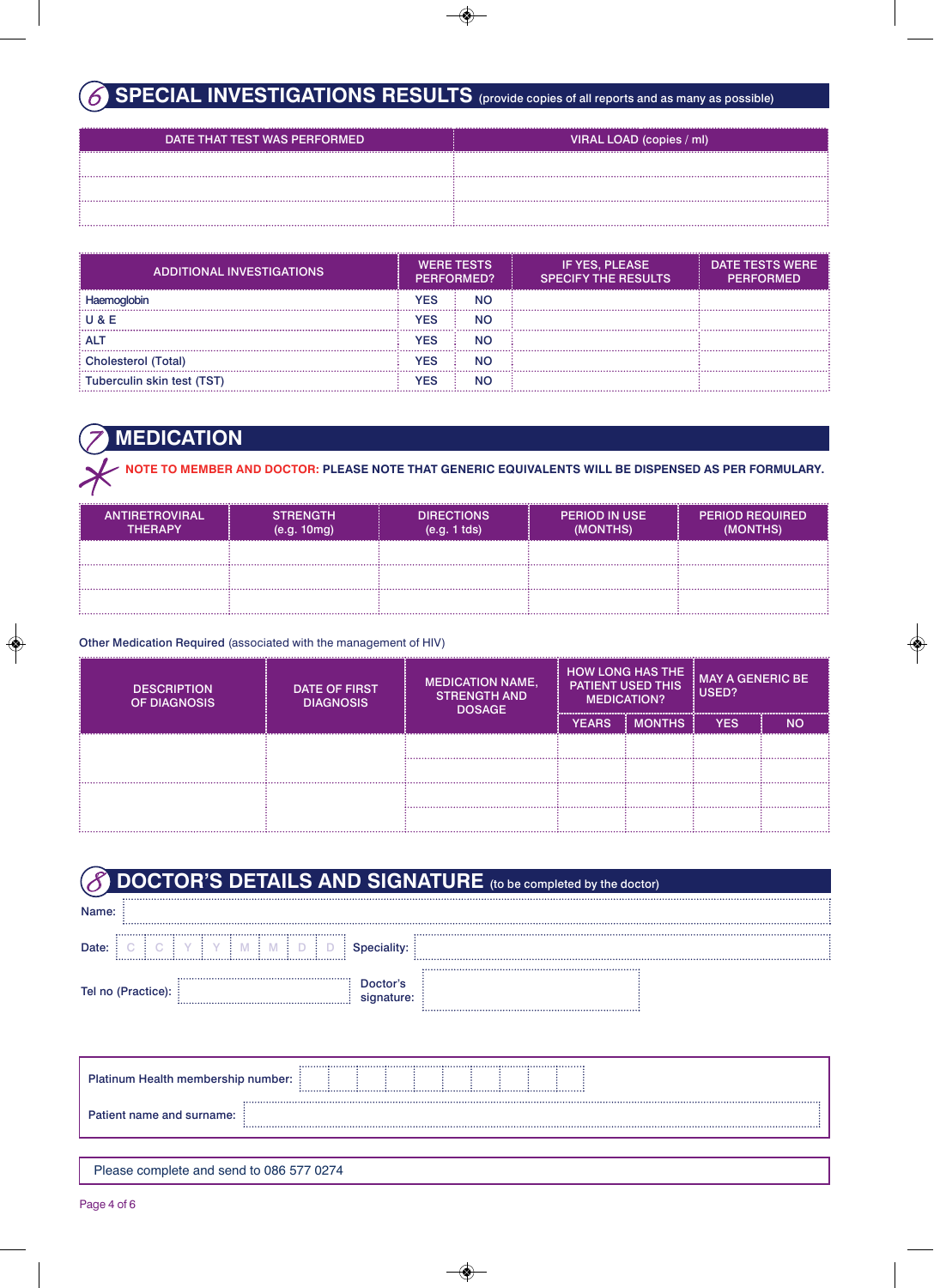### **PSYCHOLOGIST ASSESSMENT**

| <br>Platinum Health membership number:   |
|------------------------------------------|
| Patient name and surname:                |
| Please complete and send to 086 577 0274 |